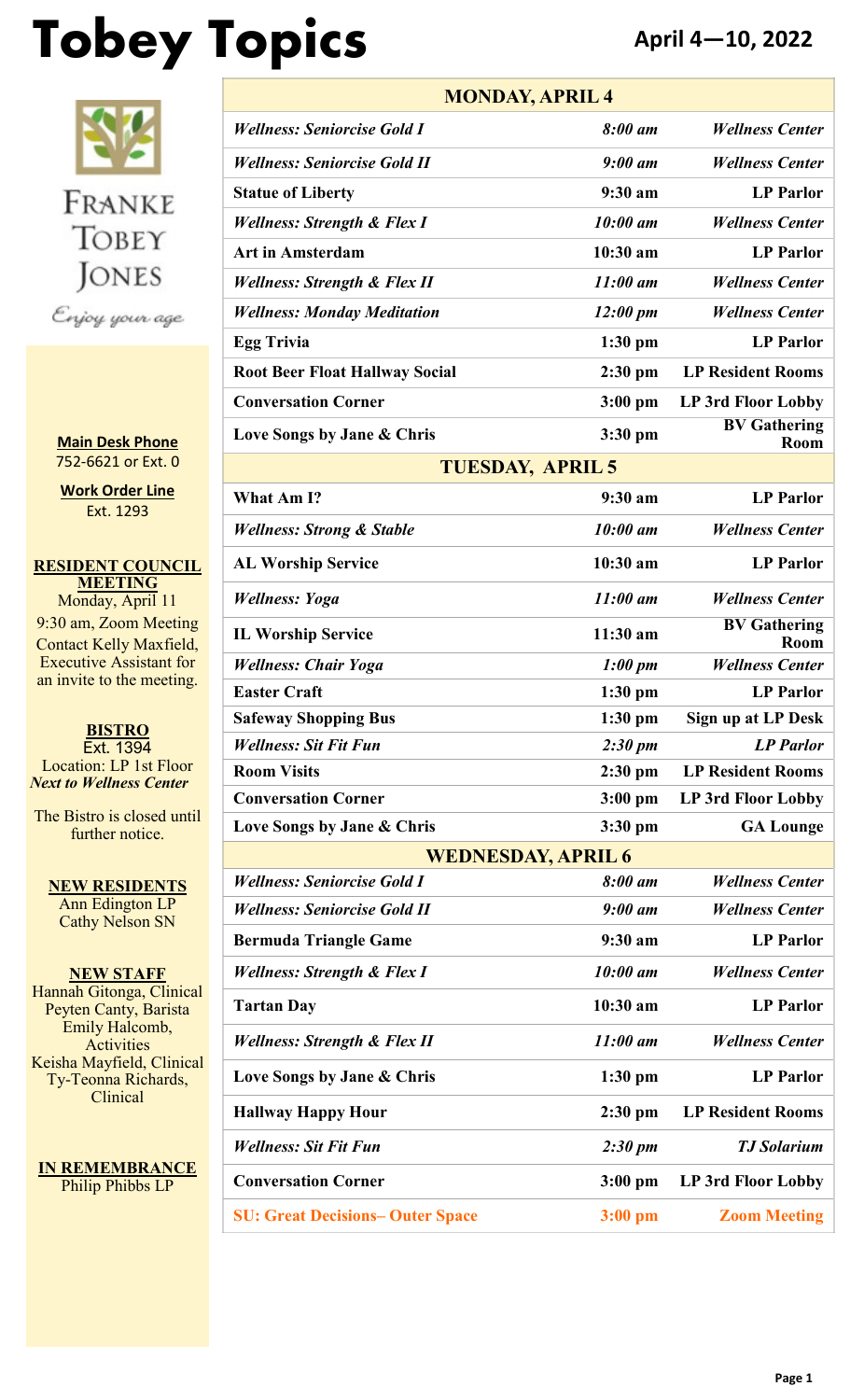## **Tobey Topics**

#### **April 4—10, 2022**

|                                   | <b>THURSDAY, APRIL 7</b>                                             |                   |                           |  |
|-----------------------------------|----------------------------------------------------------------------|-------------------|---------------------------|--|
|                                   | <b>Totally Tulips</b>                                                | 9:30 am           | <b>LP</b> Parlor          |  |
|                                   | <b>Wellness: Strong &amp; Stable</b>                                 | 10:00 am          | <b>Wellness Center</b>    |  |
| <b>HAPPY BIRTHDAY</b>             | <b>Anniversary of South Pacific</b><br><b>Musical</b>                | 10:30 am          | <b>LP</b> Parlor          |  |
| April 3                           | <b>Wellness: Yoga</b>                                                | $11:00$ am        | <b>Wellness Center</b>    |  |
| Paula Foreman<br>Stephen McCready | <b>SU: Rehearsal to Production, An</b><br><b>Actor's Perspective</b> | $11:00$ am        | <b>BV Gathering Room</b>  |  |
|                                   | <b>Lunch Bunch</b>                                                   | $11:45$ am        | <b>Sign up at LP Desk</b> |  |
| April 7                           | <b>Men's Happy Hour</b>                                              | $1:30$ pm         | LP 3rd Floor Lobby        |  |
| Janet Olejar                      | <b>Wellness: Sit Fit Fun</b>                                         | $2:30 \text{ pm}$ | <b>LP</b> Parlor          |  |
| April 9                           | <b>Knit Wits</b>                                                     | $2:30$ pm         | <b>TJ Parlor</b>          |  |
| <b>Steve Didis</b>                | <b>Conversation Corner</b>                                           | $3:00$ pm         | LP 3rd Floor Lobby        |  |
| April 12                          | <b>SU: Nutrition for Healthy Aging</b>                               | $3:00$ pm         | <b>Zoom Meeting</b>       |  |
| <b>Jett Brooks</b>                | <b>GA Happy Hour</b>                                                 | $3:00$ pm         | <b>GA Living Room</b>     |  |
|                                   | <b>TJ Happy Hour</b>                                                 | 3:30 pm           | <b>TJ Parlor</b>          |  |
| April 17<br>Tom Reeder            | Love Songs by Jane & Chris                                           | 3:30 pm           | <b>TJ</b> Parlor          |  |
|                                   | <b>DU Happy Hour</b>                                                 | 3:30 pm           | <b>Wellness Center</b>    |  |
| April 20                          | <b>BV Happy Hour</b>                                                 | 3:30 pm           | <b>Bowditch Room</b>      |  |
| Ann Martin                        | <b>FRIDAY, APRIL 8</b>                                               |                   |                           |  |
| David Baker                       | <b>Wellness: Seniorcise Gold I</b>                                   | 8:00 am           | <b>Wellness Center</b>    |  |
| April 21                          | <b>Wellness: Seniorcise Gold II</b>                                  | $9:00$ am         | <b>Wellness Center</b>    |  |
| Marcia Kuska                      | <b>Name That Tune</b>                                                | 9:30 am           | <b>LP Parlor</b>          |  |
| Henry Ball                        | <b>SU: Culture Culinary History</b>                                  | $10:00$ am        | <b>BV Gathering Room</b>  |  |
| April 23                          | <b>Wellness: Strength &amp; Flex I</b>                               | 10:00 am          | <b>Wellness Center</b>    |  |
| Marian Athow                      | <b>Catholic Mass</b>                                                 | 10:30 am          | <b>LP</b> Parlor          |  |
| April 24                          | <b>Wellness: Strength &amp; Flex II</b>                              | $11:00$ am        | <b>Wellness Center</b>    |  |
| Shirley Cockrill                  | <b>Category Trivia</b>                                               | $1:30$ pm         | <b>LP</b> Parlor          |  |
| <b>Beverly Cook</b>               | <b>SU: Color of Law Book Discussion</b>                              | $2:00$ pm         | <b>Zoom Meeting</b>       |  |
| April 25                          | <b>Wellness: Sit Fit Fun</b>                                         | $2:30 \text{ pm}$ | <b>TJ</b> Solarium        |  |
| Bernie Ekemo                      | <b>Conversation Corner</b>                                           | $3:00$ pm         | <b>LP 3rd Floor Lobby</b> |  |
| April 26                          | <b>SATURDAY, APRIL 9</b>                                             |                   |                           |  |
| Barbara Johnson                   | <b>Morning Movie</b>                                                 | 9:30 am           | <b>LP</b> Parlor          |  |
|                                   | <b>TJ Afternoon Movie</b>                                            | 2:30 pm           | <b>TJ Parlor</b>          |  |
| April 28<br><b>Bill Keebler</b>   | <b>Conversation Corner</b>                                           | $3:00$ pm         | <b>LP 3rd Floor Lobby</b> |  |
|                                   | <b>SUNDAY, APRIL 10</b>                                              |                   |                           |  |
|                                   | <b>Morning Movie</b>                                                 | 9:30 am           | <b>LP</b> Parlor          |  |
|                                   | <b>Seated Exercise</b>                                               | $1:30$ pm         | <b>LP</b> Parlor          |  |
|                                   | <b>Cranium Crunches</b>                                              | $2:30$ pm         | <b>LP</b> Parlor          |  |
|                                   | <b>Conversation Corner</b>                                           | 3:00 pm           | LP 3rd Floor Lobby        |  |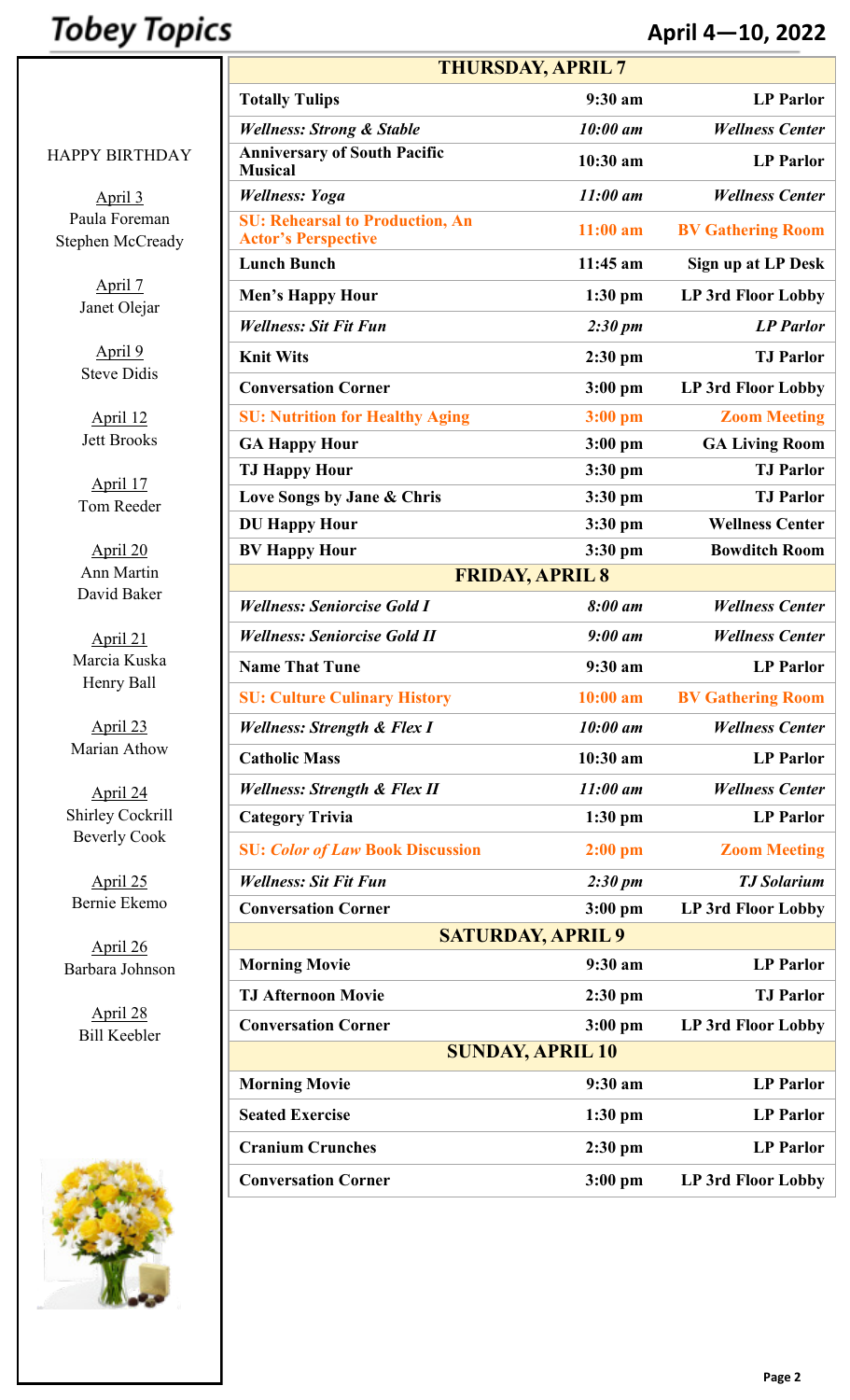#### **Lunch Bunch "McMenamins Pub at Elks Temple"**

**Thursday, April 7** Bus departs at 11:40 am

Sign up by Wednesday April 6 **Cost: Meal**

Join us as we go to McMenamins in the historic Elks Temple. The 1916 Elks Temple has been restored and reimagined into a vibrant gathering place for out-of-town guests and locals alike. Threads of art, history and elements of the local community are woven into the structure. We will be eating in the McMenamins Pub where they serve classic Pacific Northwest fare in a room with a spectacular view facing the Foss Waterway.

**This trip is limited to 20 residents. Please sign up at the front desk.**



 $\boldsymbol{m}$ c $\boldsymbol{m}$ ena $\boldsymbol{m}$ ir

**Symphony Tacoma "Classics V"**



**Saturday, April 30** Bus departs at 6:45 pm. Sign up by Wednesday April 27. **Cost: Ticket \$40-\$90 Masks are strongly suggested while in the theater.**

Each of the works comprising this concert tells a story of struggle and inspiration. Vivian Fung's *Prayer* is a deeply personal commentary on the extraordinary conditions she faced during the COVID-19 pandemic. Inspired by the legacy of Martin Lu-

ther King, Jr., *From the Mountaintop* was written for Anthony McGill, principal clarinet of the New York Philharmonic, and is filled with vivid sadness, happiness, prayerfulness, joy and the struggles and pain felt during the Civil Rights Movement. Schumann's Symphony No. 3 silenced his critics and demonstrated his brilliance as a composer of orchestral music.

**Please sign up at LP Front Desk**

**Please contact Heidi at 253-756-6284 if you want to purchase tickets.**

#### **Symphony Tacoma "Classics VI"**

**Saturday, May 14** Bus departs at 6:45 pm.

Sign up by Wednesday May 11. **Cost: Ticket \$40-\$90**

**Masks are strongly suggested while in the theater.**

This concert showcases a delightful array of contrasting styles: from the "rhapsodic dance" and integration of African music into the classical tradition of *The Bambou-*

*la,* to the romanticism of Sibelius' Symphony No. 5 and the breathtaking complexity of Rachmani-

noff's Piano Concerto No. 2, featuring pianist Natasha Paremski.

#### **Please sign up at LP Front Desk**

**Please contact Heidi at 253-756-6284 if you want to purchase tickets.**



**NW Sinfonietta "In Place and Time"**

**Saturday, May 21** Bus departs at 6:45 pm. Sign up by Wednesday May 18. **Cost: Ticket \$40-\$90 Masks are strongly suggested while in the theater.** Guest conductor Mei-Ann Chen and flautist Demarre McGill transport us to far-off lands with these three evocative works by Spanish composer Joaquín Rodrigo, W.A. Mozart, and current Seattle Symphony Composer-in-Residence Reena Esmail. **Please sign up at LP Front Desk**

**Please contact Heidi at 253-756-6284 if you want to purchase tickets.**

#### **NW Repertory Singers "This Shall Be For Music"**

**Sunday, May 22** Bus departs at 2:10 pm.

Sign up by Wednesday May 18. **Cost: Ticket \$30**

#### **Masks are strongly suggested while in the theater.**

Northwest Repertory Singers returns this spring with a celebration of the power of song to connect us and to uplift the human spirit. Their concert features the stunning *Requiem* by Gabriel Fauré and works by Donna Gartman Schultz, Norman Dello Joio, Morten Lauridsen, Leonard Bernstein, and NW Repertory's own Tom Walworth.

#### **Please sign up at LP Front Desk**

**Please contact Heidi at 253-756-6284 if you want to purchase tickets.**

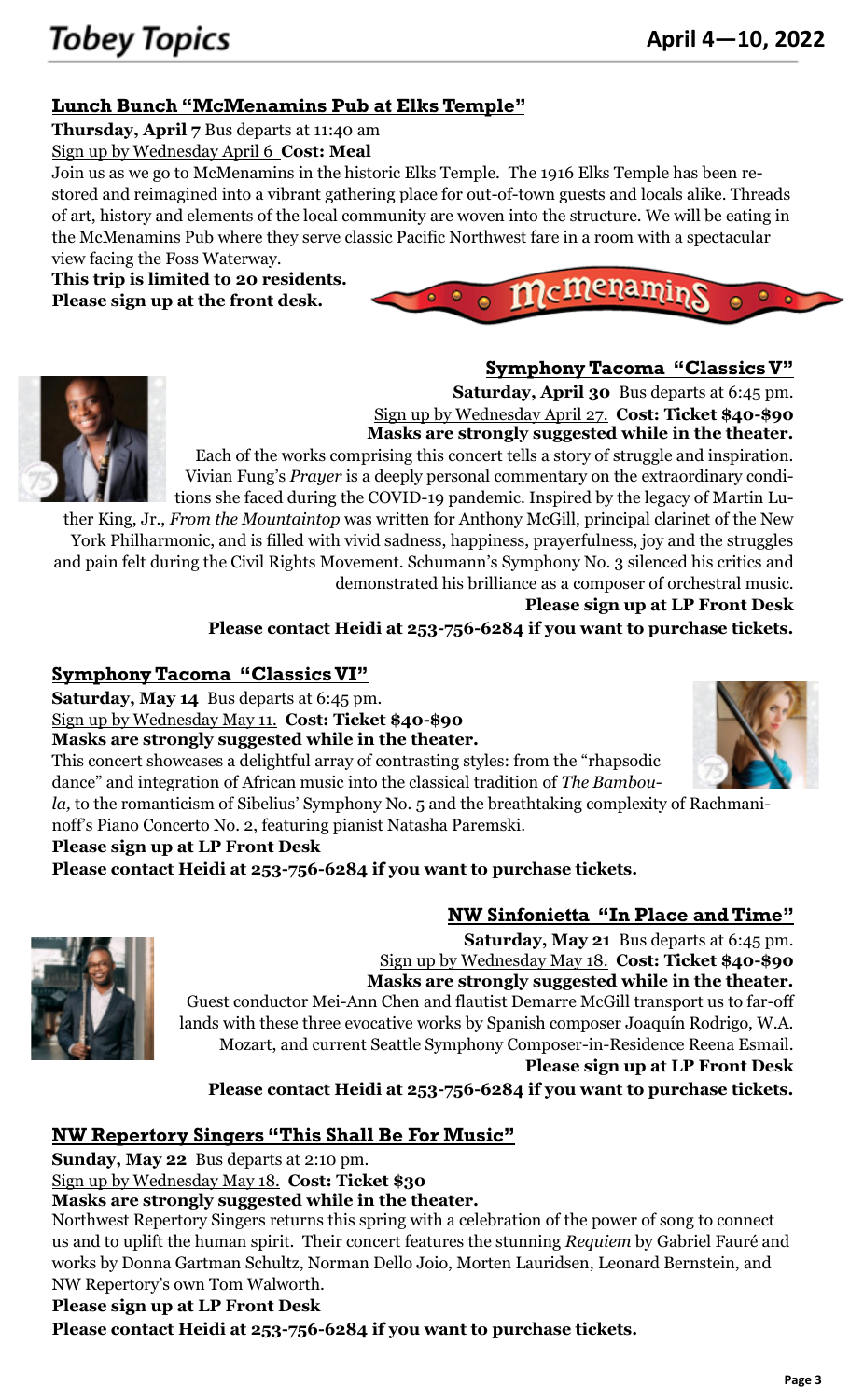|                          | 4             | 6 |   |              | $\overline{5}$ | $\overline{7}$ |   |                |
|--------------------------|---------------|---|---|--------------|----------------|----------------|---|----------------|
|                          |               |   | 9 |              |                |                |   |                |
|                          | 9             |   |   |              |                |                |   | 6              |
|                          |               |   |   |              |                | 9              |   |                |
|                          | 3             |   |   |              |                |                |   |                |
| $\overline{\mathcal{A}}$ |               |   | 5 | $\mathbf{2}$ |                |                |   | 8              |
|                          |               |   |   |              |                |                | 7 |                |
| $\frac{5}{2}$            | $\frac{8}{7}$ |   | 3 |              |                |                | 8 | $\overline{c}$ |
|                          |               |   |   |              |                | 3              |   |                |

**How to Play Sudoku:** Using only the numbers 1 through 9, complete the grid so that no number is repeated in any row, column or grid. Each puzzle has one, and only one, unique solution, and each can be solved using pure logic - guessing and trial-and-error are never required.



**WEEKLY RIDDLE**

### **What is at the end of a rainbow?**

I've finally lost my mind. If found, Don't bother to return it. It wasn't

working properly anyway...

There's a fine line between a numerator and a denominator.

Only a fraction of people will find this funny.

100 years ago, everyone owned a horse and only the wealthy had cars. Today, everyone has cars and only the wealthy have horses. Oh how the stables have turned.

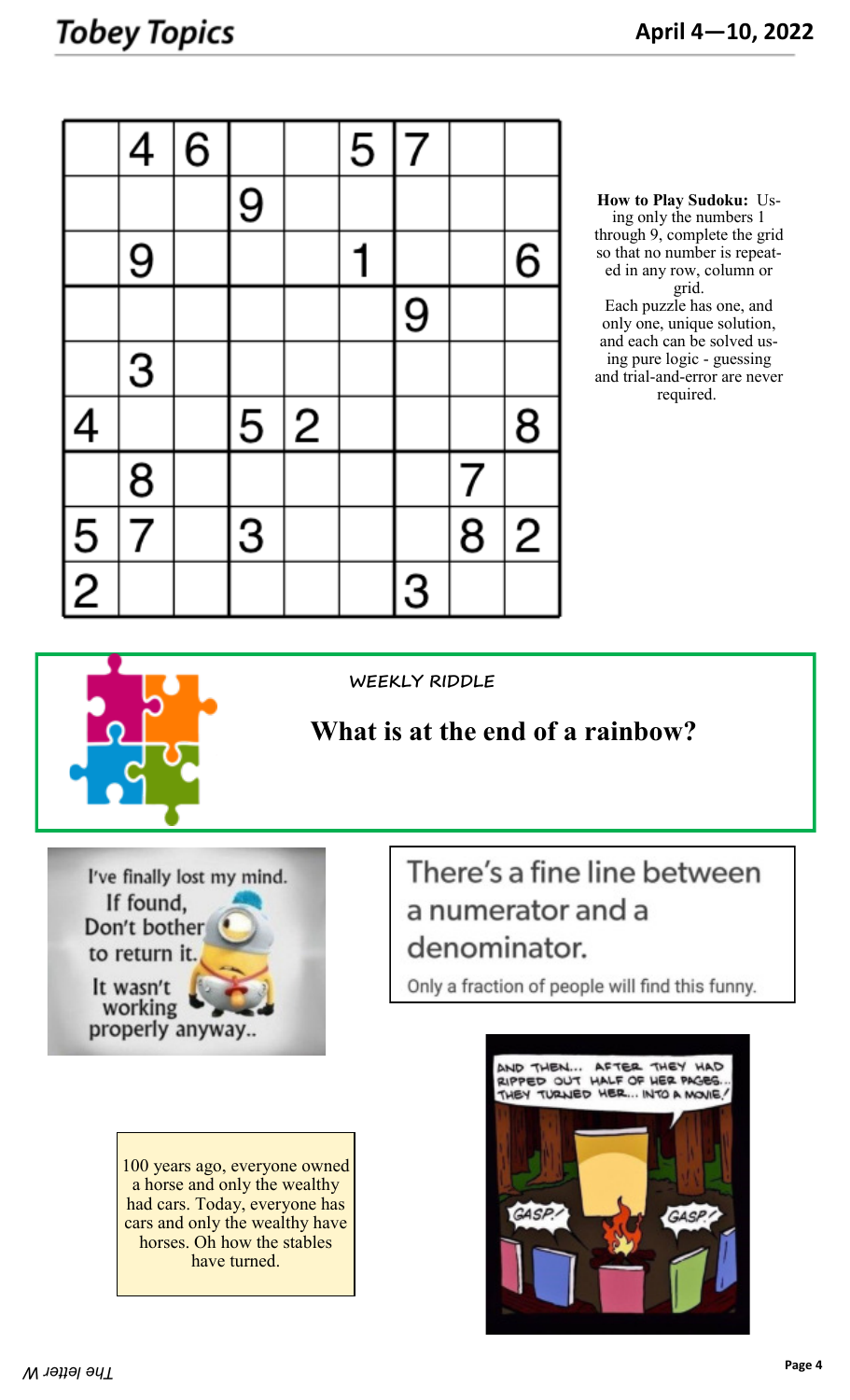## A Call to Resident Artists!

Our current Resident Art Exhibit will be taken down and a new exhibit will be hung shortly.

All residents are invited to submit artwork they have created to be placed in the Resident Art Gallery for the upcoming exhibit. Needlework, woodwork, watercolors, sculpture, paintings, drawings, quilting and photographs are just some of the items that can be submitted. All drawings, paintings, photos must be framed and ready to hang. Any sculptures need to be small enough to fit in the glass cabinet in the hall.

Please contact Joy Drewfs at 503-807-0016 or via email at suziejoy@gmail.com to submit your art work, she will coordinate when to deliver your artwork to BV 17.

#### **Phil Phibbs Memorial Service**

A memorial service for Phil Phibbs will be held on **Saturday, April 9 at 1pm** at the University of Puget Sound's Kilworth Chapel, 3410 N 18th St, Tacoma. A reception will follow. In lieu of flowers, contributions may be directed to the Dirk Andrew Phibbs Memorial Fund and the Kathy Phibbs Memorial Fund at the University of Puget Sound at [www.pugetsound.edu/](https://gcc02.safelinks.protection.outlook.com/?url=http%3A%2F%2Fwww.pugetsound.edu%2Frestrictedgifts&data=04%7C01%7CDiana.Phibbs%40kingcounty.gov%7C7d37477c767040da3afd08d9fe0a8326%7Cbae5059a76f049d7999672dfe95d69c7%7C0%7C0%7C637820143376737961%7CUnknown%7CT) [restrictedgifts o](https://gcc02.safelinks.protection.outlook.com/?url=http%3A%2F%2Fwww.pugetsound.edu%2Frestrictedgifts&data=04%7C01%7CDiana.Phibbs%40kingcounty.gov%7C7d37477c767040da3afd08d9fe0a8326%7Cbae5059a76f049d7999672dfe95d69c7%7C0%7C0%7C637820143376737961%7CUnknown%7CT)r by mail: University of Puget Sound, Office of Donor Relations CMB 1011, Tacoma, WA 98416 or to the Museum of Glass online at [www.museumofglass.org](http://www.museumofglass.org/) and using the donate button or by mail to: Museum of Glass, 1801 Dock Street, Tacoma, WA 98402.

You must show either, (1) proof of Covid vaccine and booster or (2) a negative covid test plus wear an N-95 mask to enter the chapel and attend the memorial service.

Franke Tobey Jones will provide a bus to the memorial service. We will be departing FTJ at 12:15pm, space is limited to 20 residents. If you wish to take the bus, please call the LP front desk to sign up.

#### *Knit Wits Group*

The Knit Wits is a sewing, knitting, embroidery group that is open to anyone who has any kind of craft project that you sit for… and you'd like to be in the company of others while doing it. The Knit Wits meet in the Tobey Jones Parlor on Thursdays at their new time of 2:30pm. They'd love for you to

join them! **Thursdays, 2:30 pm Tobey Jones Parlor**



#### **Garden Plot Available**

Currently there is one garden bed spot available in the Resident Garden on a first come, first served basis. If you are interested, please call Yvonne Zubalik at 253-756-6256 to reserve this open spot.

#### **Pickup Times For Outings**

In order for us to make sure that you arrive in time for scheduled outings and concerts, we will begin picking people up 20 minutes prior to our departure time in the following order:

**Duplexes**—First pick up Old Health Care Entrance 20 minutes prior to departure time **Bristol View** —Pick up 15 minutes

prior to departure time

**Garden Apartments**—Pick up 12 minutes prior to departure time **Tobey Jones**—Pick up 10 minutes

- prior to departure time
- **Lillian Pratt**—Pick up 5 minutes prior to departure time
- **Duplexes**—Second pick up at Lillian Pratt 5 minutes prior to departure time

If you have any questions or concerns, please contact Heidi at 253-756-6284.